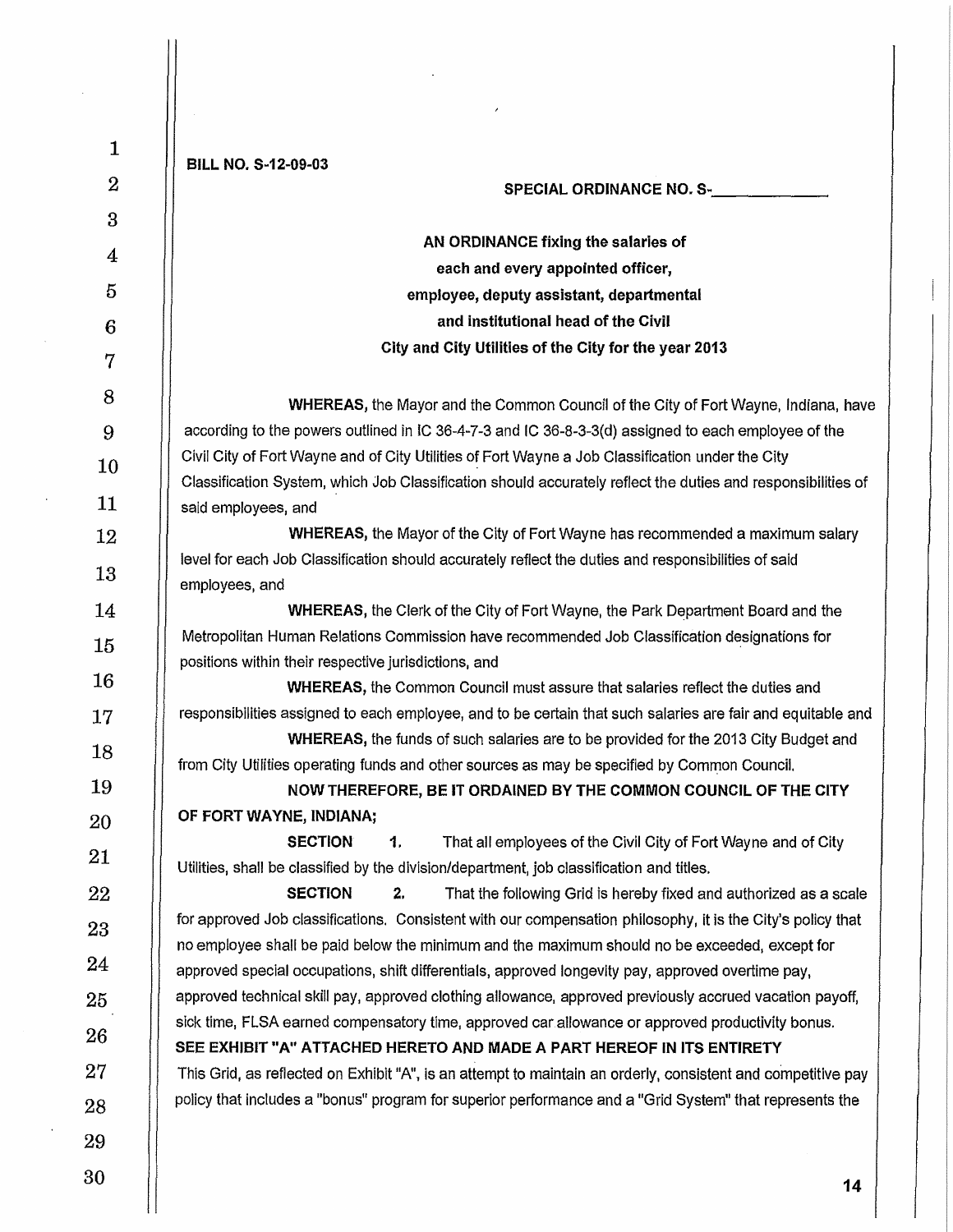| $\mathbf{1}$          | actual market range for the Non-Union positions within the City of Fort Wayne and City Utilities. |                                   |                                                                                                                                                                                       |
|-----------------------|---------------------------------------------------------------------------------------------------|-----------------------------------|---------------------------------------------------------------------------------------------------------------------------------------------------------------------------------------|
| $\boldsymbol{2}$      | 3.<br><b>SECTION</b>                                                                              |                                   | The following job classification are a true and complete listing of<br>all Civil City and City Utilities non-bargaining unit position by division/department, job classification, and |
| 3                     |                                                                                                   |                                   | titles. It does not include those positions which are specified as part of a bargaining unit having a written                                                                         |
| $\overline{4}$        | economic agreement with the City of Fort Wayne or City Utilities.                                 |                                   |                                                                                                                                                                                       |
| 5                     | DIVISION/DEPARTMENT                                                                               | <b>JOB</b>                        | <b>TITLE</b>                                                                                                                                                                          |
| 6                     | <b>City Clerk</b>                                                                                 | <b>CLASSIFICATION</b>             |                                                                                                                                                                                       |
| 7                     |                                                                                                   | <b>COMOT</b><br><b>PAT</b>        | ADMINISTRATIVE ASSTISTANT<br>ASSISTANT DEPUTY CLERK                                                                                                                                   |
| 8                     |                                                                                                   | <b>PAT</b><br><b>COMOT</b>        | DEPUTY CLERK<br><b>VIOLATIONS BUREAU SPECIALIST</b>                                                                                                                                   |
| 9                     | <b>Parking Enforcement</b>                                                                        | COMOT                             | VIOLATIONS COURT ADMINISTRATOR<br>PARKING ENFORCEMENT SUPERVISOR                                                                                                                      |
| 10                    |                                                                                                   | <b>PAT</b><br><b>PAT</b>          | VIOLATIONS BUREAU SUPERVISOR                                                                                                                                                          |
| 11                    | <b>City Council</b>                                                                               | <b>PAT</b><br>UC.                 | CITY COUNCIL ADMINISTRATOR<br>CITY COUNCIL ATTORNEY                                                                                                                                   |
| 12                    | <b>City Utilities</b>                                                                             | PAT                               | <b>ACCOUNTANT</b>                                                                                                                                                                     |
|                       |                                                                                                   | <b>COMOT</b><br>COMOT             | <b>ACCOUNTING CLERK</b><br>ADMINISTRATIVE ASSISTANT                                                                                                                                   |
| 13                    |                                                                                                   | <b>EXE</b><br><b>PAT</b>          | ASSOCIATE CITY ATTORNEY<br><b>ASSISTANT MANAGER</b>                                                                                                                                   |
| 14                    |                                                                                                   | <b>PAT</b><br><b>PAT</b>          | ASSISTANT PROGRAM MANAGER<br>ASSISTANT SUPERINTENDENT                                                                                                                                 |
| 15                    |                                                                                                   | PAT<br><b>LTC</b>                 | <b>CMMS ADMINISTRATOR</b><br>CONSTRUCTION SUPERVISOR                                                                                                                                  |
| 16                    |                                                                                                   | COMOT<br>SO <sub>1</sub>          | <b>CUSTOMER RELATIONS REPRESENTATIVE</b><br>DEPUTY DIRECTOR                                                                                                                           |
| 17                    |                                                                                                   | <b>PAT</b><br><b>EXE</b>          | DIRECTOR OF FINANCE<br>DIRECTOR OF CITY UTILITIES                                                                                                                                     |
| 18                    |                                                                                                   | SO.<br>SO.                        | <b>ENGINEERING PROGRAM MANAGER</b><br><b>ENGINEER</b><br><b>ENGINEERING ASSOCIATE</b>                                                                                                 |
| 19                    |                                                                                                   | PAT<br><b>PAT</b><br><b>COMOT</b> | HANSEN ADMINISTRATOR<br>INTERN/SEASONAL                                                                                                                                               |
| 20                    |                                                                                                   | <b>LTC</b><br>SO                  | INTERN/SEASONAL<br><b>MANAGER OF ENGINEERING</b>                                                                                                                                      |
| 21                    |                                                                                                   | PAT<br>PAT                        | MANAGER<br>PROGRAM MANAGER                                                                                                                                                            |
| 22                    |                                                                                                   | <b>PAT</b><br><b>EXE</b>          | PUBLIC INFORMATION OFFICER<br><b>SUPERINTENDANT</b>                                                                                                                                   |
| 23                    |                                                                                                   | PAT<br><b>LTC</b>                 | <b>SUPERVISOR</b><br><b>SUPERVISOR</b>                                                                                                                                                |
| 24                    | <b>Community Development</b>                                                                      | <b>PAT</b>                        | UTILITY SERVICES MANAGER                                                                                                                                                              |
| 25                    |                                                                                                   | COMOT<br><b>PAT</b>               | ADMINISTRATIVE ASSISTANT<br><b>CD ADMINISTRATOR</b>                                                                                                                                   |
|                       |                                                                                                   | <b>PAT</b><br><b>PAT</b>          | <b>CD MANAGER</b><br><b>CD SPECIALIST</b>                                                                                                                                             |
| 26                    |                                                                                                   | EXE<br><b>EXE</b>                 | <b>DEPUTY DIRECTOR</b><br>DIRECTOR OF COMMUNITY DEVELOPMENT<br>DIRECTOR OF FINANCE                                                                                                    |
| 27                    |                                                                                                   | <b>PAT</b><br>POLE                | <b>FIELD SUPERVISOR</b>                                                                                                                                                               |
| 28                    |                                                                                                   |                                   |                                                                                                                                                                                       |
| 29                    |                                                                                                   |                                   |                                                                                                                                                                                       |
| 30<br>15 <sub>1</sub> |                                                                                                   |                                   |                                                                                                                                                                                       |
|                       |                                                                                                   |                                   |                                                                                                                                                                                       |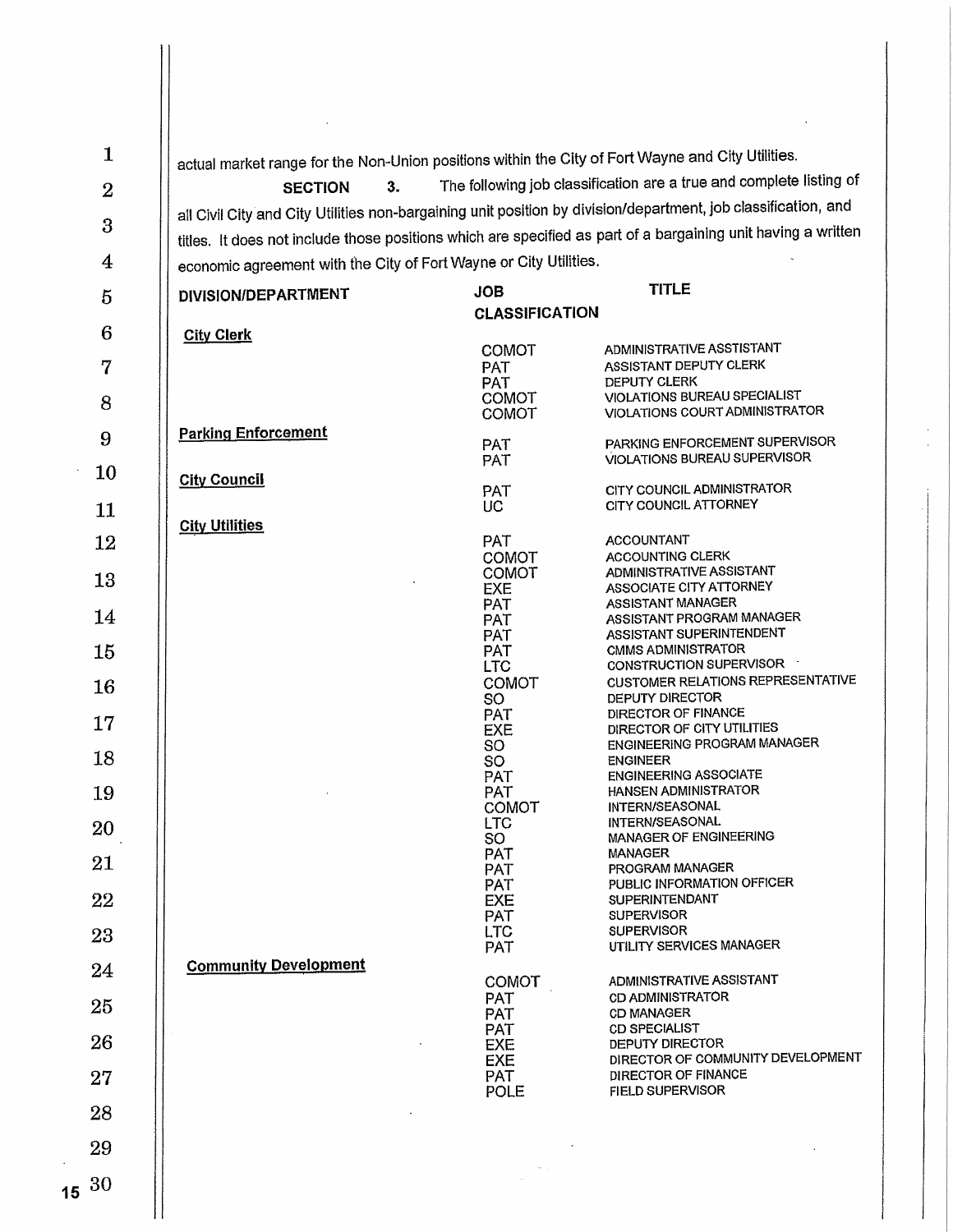| $\mathbf{1}$   |                                   |                                          |                                                                                        |
|----------------|-----------------------------------|------------------------------------------|----------------------------------------------------------------------------------------|
| $\overline{2}$ |                                   | <b>COMOT</b><br><b>PAT</b><br>COMOT      | INTERN/SEASONAL<br>OFFICE SUPERVISOR<br>WEED PROGRAM INSPECTOR                         |
| $\overline{3}$ | <b>REDEVELOPMENT</b>              | COMOT                                    | ADMINISTRATIVE ASSISTANT                                                               |
| 4              |                                   | <b>PAT</b><br>· PAT                      | <b>CD ADMINISTRATOR</b><br><b>CD MANAGER</b>                                           |
| $\overline{5}$ | <b>Finance and Administration</b> | <b>PAT</b>                               | <b>CD SPECIALIST</b>                                                                   |
|                |                                   | <b>PAT</b><br><b>COMOT</b>               | <b>ACCOUNTANT</b><br><b>ACCOUNTING CLERK</b>                                           |
| 6<br>7         |                                   | <b>COMOT</b><br><b>EXE</b><br><b>EXE</b> | ADMINISTRATIVE ASSISTANT<br>CHIEF INFORMATION OFFICER<br><b>CITY CONTROLLER</b>        |
|                |                                   | <b>PAT</b><br><b>COMOT</b>               | COMPLIANCE ADMINISTRATOR<br>COMPLIANCE INVESTIGATOR                                    |
| 8              |                                   | <b>PAT</b><br>EXE                        | <b>COMPLIANCE OFFICER</b><br>DEPUTY CONTROLLER                                         |
| 9<br>10        |                                   | <b>PAT</b><br>PAT                        | <b>DEPUTY DIRECTOR</b><br>DIRECTOR OF PURCHASING SERVICES                              |
|                |                                   | <b>COMOT</b><br><b>PAT</b>               | INTERN/SEASONAL<br>PAYROLL COORDINATOR                                                 |
| 11<br>12       |                                   | PAT<br><b>PAT</b><br><b>PAT</b>          | PAYROLL MANAGER<br>PAYROLL PRACTITIONER<br>PROPERTY MANAGER                            |
|                |                                   | <b>PAT</b><br><b>PAT</b>                 | PURCHASING SUPERVISOR<br>SENIOR ACCOUNTANT/ANALYST                                     |
| 13             | <b>Benefits</b>                   | COMOT                                    | <b>SENIOR BUYER</b>                                                                    |
| 14             |                                   | PAT<br><b>PAT</b>                        | BENEFITS & COMMUNICATIONS MANAGER<br>BENEFITS& WELLNESS COORDINATOR                    |
| 15             | Risk Management                   | <b>COMOT</b>                             | <b>INTERN/SEASONAL</b>                                                                 |
| 16             |                                   | COMOT<br><b>PAT</b>                      | ADMINISTRATIVE ASSISTANT<br>DIRECTOR OF RISK MANAGEMENT                                |
| 17             |                                   | <b>PAT</b><br><b>PAT</b>                 | RISK MANAGEMENT SPECIALIST<br>SAFETY CLAIMS/INVESTIGATOR                               |
| 18             | <b>Mayor's Office</b>             | <b>COMOT</b>                             | ADMINISTRATIVE ASSISTANT                                                               |
| 19             |                                   | <b>PAT</b><br><b>PAT</b><br><b>PAT</b>   | CITIZEN SERVICES SUPERVISOR<br>CITIZEN SERVICES SPECIALIST<br><b>COMMUNITY LIAISON</b> |
| 20             |                                   | <b>PAT</b><br><b>EXE</b>                 | DIRECTOR OF CITIZEN SERVICES<br>DIRECTOR OF HUMAN RESOURCES                            |
| 21             |                                   | <b>EXE</b><br><b>PAT</b>                 | DEPUTY MAYOR<br>DIRECTOR OF PUBLIC INFORMATION                                         |
| 22             |                                   | <b>COMOT</b><br><b>PAT</b>               | <b>EXECUTIVE ASSISTANT</b><br><b>HR GENERALIST</b>                                     |
| 23             |                                   | COMOT<br>COMOT                           | HR SPECIALIST<br>INTERN/SEASONAL                                                       |
| 24             |                                   | <b>PAT</b><br><b>PAT</b><br>PAT.         | LABOR RELATIONS MANAGER<br>LEGISLATIVE & BUSINESS LIAISON<br>PDQ MANAGER               |
| 25             |                                   | <b>PAT</b>                               | PUBLIC INFORMATION OFFICER                                                             |
| 26             | Law Department                    | COMOT<br><b>EXE</b>                      | ADMINISTRATIVE ASSISTANT<br>ASSOCIATE CITY ATTORNEY                                    |
| 27             |                                   | <b>EXE</b>                               | <b>CITY ATTORNEY</b>                                                                   |
| 28             |                                   |                                          |                                                                                        |
| 29             |                                   |                                          |                                                                                        |
| 30             |                                   |                                          |                                                                                        |
|                |                                   |                                          |                                                                                        |

 $\ddot{\phantom{0}}$ 

 $\ddot{\phantom{a}}$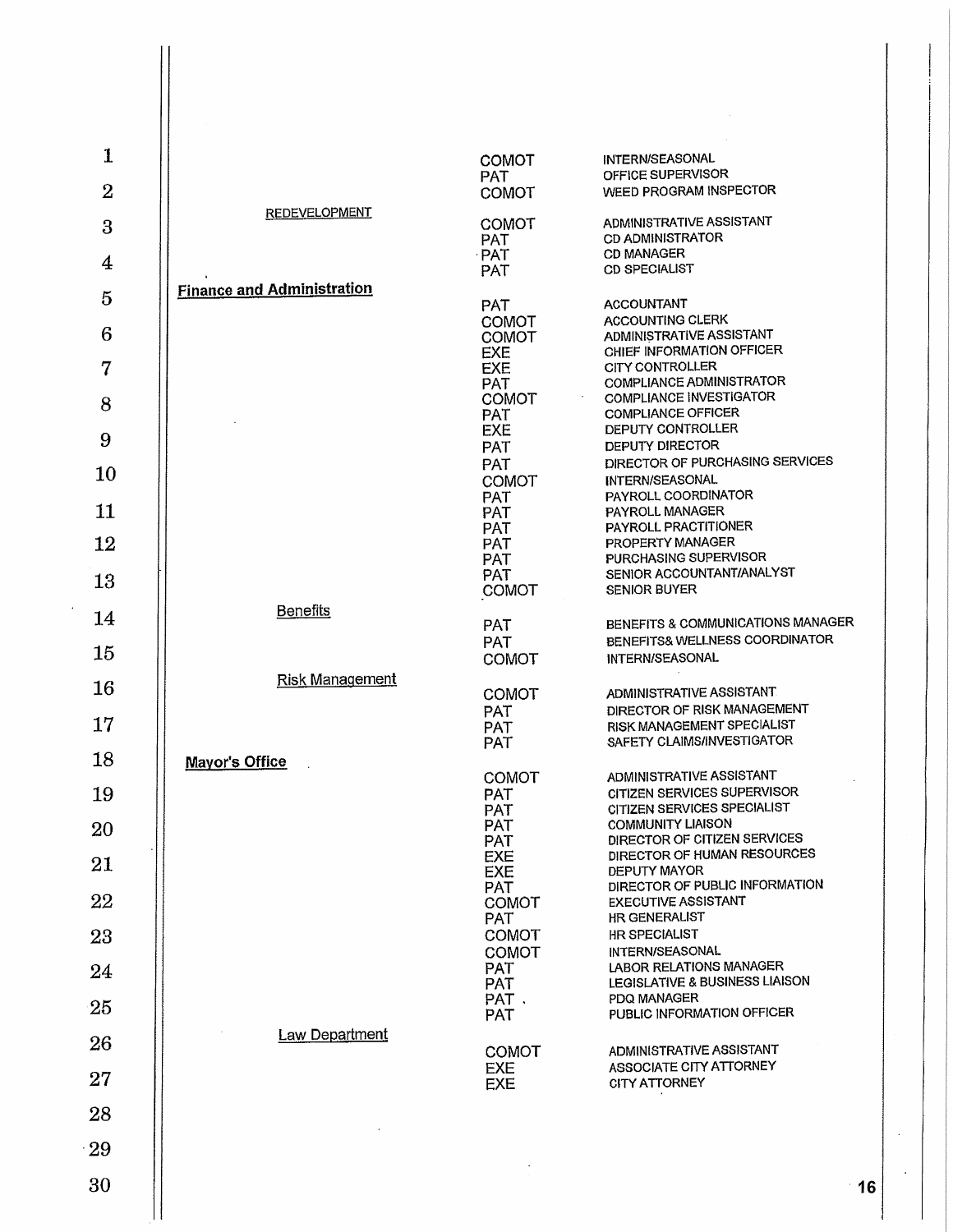| 1              | Internal Audit                         |                                       |                                                                              |
|----------------|----------------------------------------|---------------------------------------|------------------------------------------------------------------------------|
| $\overline{2}$ |                                        | <b>EXE</b><br><b>PAT</b>              | DIRECTOR OF INTERNAL AUDIT<br><b>STAFF AUDITOR</b>                           |
| 3              | <b>Metro Human Relation Commission</b> |                                       |                                                                              |
| 4              |                                        | <b>COMOT</b><br><b>EXE</b>            | ADMINISTRATIVE ASSISTANT<br><b>EXECUTIVE DIRECTOR</b>                        |
| 5              |                                        | COMOT<br><b>COMOT</b>                 | INTERN/SEASONAL<br><b>INVESTIGATOR</b><br><b>LEAD INVESTIGATOR</b>           |
| 6              |                                        | <b>PAT</b><br><b>PAT</b>              | <b>STAFF COUNSEL</b>                                                         |
| 7              | Parks and Recreation                   | COMOT<br><b>LTC</b>                   | ADMINISTRATIVE ASSISTANT<br>ASSISTANT GOLF SUPERINTENDENT                    |
| 8              |                                        | <b>PAT</b><br><b>EXE</b>              | ASSISTANT SUPERVISOR<br><b>DEPUTY DIRECTOR</b>                               |
| 9              |                                        | <b>EXE</b><br>UC.                     | DIRECTOR OF PARKS<br>GOLF COURSE PRO/MANAGER                                 |
| 10             |                                        | PAT<br><b>PAT</b><br><b>PAT</b>       | GOLF GREEN SUPERINTENDENT<br>LANDSCAPE ARCHITECT<br><b>MANAGER</b>           |
| 11             |                                        | <b>PAT</b><br><b>PAT</b>              | OUTDOOR RECREATION COORDINATOR<br>PROGRAM FACILITY COORDINATOR               |
| 12             |                                        | <b>PAT</b><br><b>PAT</b>              | PROJECT MANAGEMENT TECHNICIAN<br>PUBLIC INFORMATION OFFICER                  |
| 13             |                                        | EXE<br>PAT                            | <b>SUPERINTENDENT</b><br><b>SUPERVISOR</b>                                   |
| 14             |                                        | <b>LTC</b><br>COMOT                   | <b>SUPERVISOR</b><br>AQUATIC CENTER MANAGER<br><b>AQUATIC SUPERVISOR</b>     |
| 15             |                                        | <b>COMOT</b><br>COMOT<br><b>COMOT</b> | ASSISTANT GOLF PRO MANAGER<br>BASKETBALL PROGRAM COORDINATOR                 |
| 16             |                                        | COMOT<br>COMOT                        | <b>BASKETBALL SITE SUPERVISOR</b><br><b>BASKETBALL STAFF</b>                 |
| 17             |                                        | <b>PAT</b><br><b>LTC</b>              | CAMP ASSISTANT SUPERVISOR<br><b>CAMP COUNSELOR</b><br><b>CAMP SUPERVISOR</b> |
| 18             |                                        | <b>PAT</b><br>COMOT.<br><b>LTC</b>    | <b>CLERICAL</b><br>GOLF ASSISTANT GREEN SUPERINTENDENT                       |
| 19             |                                        | COMOT<br><b>LTC</b>                   | <b>GOLF CASHIER/STARTER</b><br>GOLF COURSE MAINTENANCE                       |
| 20             |                                        | <b>COMOT</b><br><b>COMOT</b>          | HURSHTOWN ATTENDANT<br><b>HURSHTOWN SUPERVISOR</b>                           |
| 21             |                                        | COMOT<br><b>COMOT</b><br><b>LTC</b>   | INTERN/SEASONAL<br>PROJECT MANAGEMENT TECHNICIAN<br><b>LIFEGUARD</b>         |
| 22             |                                        | COMOT<br><b>LTC</b>                   | LIFETIME SPORTS ACADEMY COORDINATOR<br>LINDENWOOD STAFF                      |
| 23             |                                        | <b>LTC</b><br><b>LTC</b>              | MAINTENANCE - UTILITY SECURITY PERSON<br>MAINTENANCE - SEASONAL              |
| 24             |                                        | <b>LTC</b><br>COMOT<br>COMOT          | <b>NATURALIST</b><br>PLAYGROUND LEADER<br>PLAYGROUND STAFF                   |
| 25             |                                        | <b>PAT</b><br>COMOT                   | PLAYGROUND SUPERVISOR<br>POOL STAFF (NON-CERTIFIED)                          |
| 26             |                                        | <b>COMOT</b><br><b>COMOT</b>          | POOL-HEAD LIFEGUARD<br>PRESCHOOL/YOUTH SPORTS COORDINATOR                    |
| 27             |                                        | <b>COMOT</b><br>COMOT                 | PRESCHOOL/YOUTH STAFF<br><b>RECREATION CENTER LEADER</b>                     |
| 28             |                                        | COMOT                                 | <b>RECREATION LEADER</b>                                                     |
| 29             |                                        |                                       |                                                                              |
| $7^{30}$       |                                        |                                       |                                                                              |
|                |                                        |                                       |                                                                              |

 $17^{30}$ 

 $\mathsf{I}$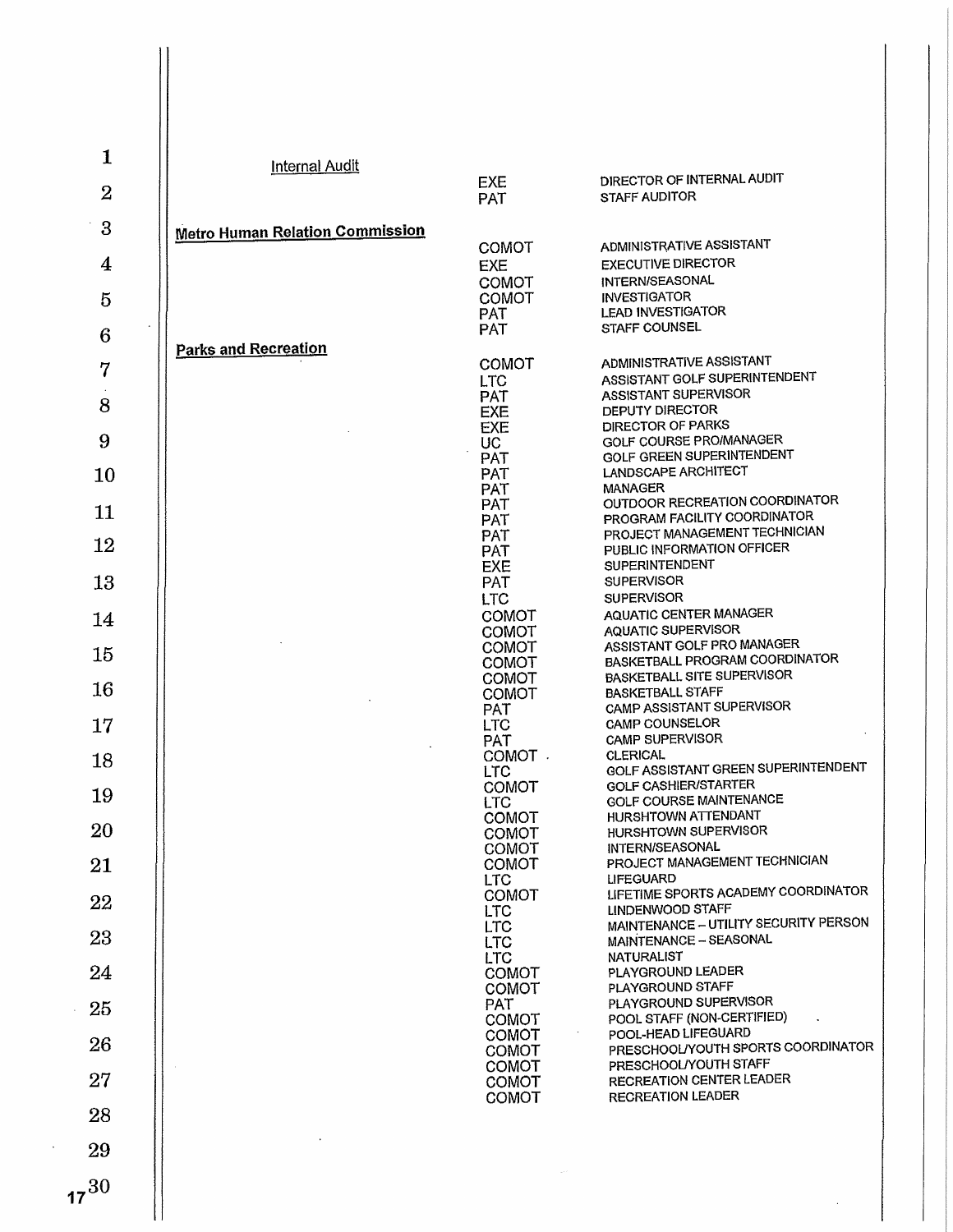| $\mathbf{1}$     |                                                              | <b>COMOT</b>                               | <b>RECREATION SITE SUPERVISOR</b>                                                                                                                           |
|------------------|--------------------------------------------------------------|--------------------------------------------|-------------------------------------------------------------------------------------------------------------------------------------------------------------|
| $\overline{2}$   |                                                              | <b>COMOT</b><br><b>COMOT</b><br><b>LTC</b> | RECREATION SPECIALIST<br>SPECIAL EVENTS COORDINATOR<br><b>TENNIS INSTRUCTOR</b>                                                                             |
| $\mathbf{3}$     |                                                              | <b>LTC</b><br><b>PAT</b>                   | TENNIS PROGRAM COORDINATOR<br>THEATRE MANAGER                                                                                                               |
| $\boldsymbol{4}$ |                                                              | <b>LTC</b><br><b>LTC</b>                   | THEATRE ASSISTANT MANAGER<br>THEATRE ATTENDANT<br>THEATRE TECHNICIAN                                                                                        |
| 5                |                                                              | <b>LTC</b><br><b>COMOT</b>                 | <b>WEEKEND/EVENING</b><br>RECEPTIONIST/HOST(ESS)                                                                                                            |
| 6                | <b>Public Works</b>                                          | <b>PAT</b>                                 | <b>ACCOUNTANT</b>                                                                                                                                           |
| $\overline{7}$   |                                                              | <b>COMOT</b><br><b>PAT</b>                 | ADMINISTRATIVE ASSISTANT<br>BOARD OF PUBLIC WORKS MANAGER                                                                                                   |
| 8                |                                                              | COMOT<br>EXE                               | <b>CLERK TO BOARD</b><br>DIRECTOR OF PUBLIC WORKS                                                                                                           |
| 9                |                                                              | PAT<br><b>PAT</b>                          | DIRECTOR TRANSPORTATION ADMIN<br><b>SUPPORT</b><br>FLOOD CONTROL MANAGER                                                                                    |
| 10               |                                                              | <b>PAT</b><br>PAT                          | FLOOD MAINTENANCE MANAGER<br><b>GREENWAYS MANAGER</b>                                                                                                       |
| 11               |                                                              | <b>LTC</b><br><b>COMOT</b>                 | INTERN/SEASONAL<br>INTERN/SEASONAL                                                                                                                          |
| 12               |                                                              | <b>LTC</b><br>PAT                          | <b>LIGHTING FOREMAN</b><br><b>MANAGER</b>                                                                                                                   |
| 13               |                                                              | PAT.<br><b>LTC</b>                         | <b>PROGRAM MANAGER</b><br>SUPERVISOR STREET LIGHT WAREHOUSE                                                                                                 |
| 14               | <b>Fleet Management</b>                                      | COMOT                                      | ADMINISTRATIVE ASSISTANT                                                                                                                                    |
| 15               |                                                              | <b>PAT</b><br>PAT                          | DIRECTOR OF FLEET MANAGEMENT<br>FLEET SYSTEM ANALYST                                                                                                        |
| 16               | <b>Street Department</b>                                     | COMOT                                      | ADMINISTRATIVE ASSISTANT<br>ASSISTANT STREET COMMISSIONER                                                                                                   |
| 17               |                                                              | <b>LTC</b><br><b>EXE</b><br>LTC            | DIRECTOR TRANSPORTATION OPERATIONS<br><b>GENERAL FOREMAN</b>                                                                                                |
| 18               | <b>Street Project Management; Transportation Engineering</b> | <b>PAT</b>                                 | ASSISTANT CITY ENGINEER                                                                                                                                     |
| 19               |                                                              | EXE<br><b>PAT</b>                          | <b>CITY ENGINEER</b><br>MANAGER                                                                                                                             |
| 20               | <b>Traffic Engineering</b>                                   | <b>COMOT</b>                               | ADMININISTRATIVE ASSISTANT                                                                                                                                  |
| 21               |                                                              | <b>PAT</b><br>COMOT                        | <b>ASSISTANT TRAFFIC ENGINEER</b><br><b>CLERICAL</b>                                                                                                        |
| 22               |                                                              | <b>PAT</b><br><b>LTC</b>                   | DIRECTOR TRAFFIC OPERATIONS<br>INTERN/SEASONAL                                                                                                              |
| 23               |                                                              | <b>LTC</b><br><b>LTC</b>                   | SIGN & MARK FOREMAN<br><b>SIGN &amp; MARKING SUPERVISOR</b>                                                                                                 |
| 24               |                                                              | <b>LTC</b><br><b>LTC</b>                   | SIGN DIVISION HELPER<br>SIGNAL DIVISION HELPER<br>SIGNAL FOREMAN                                                                                            |
| 25               |                                                              | <b>LTC</b><br><b>PAT</b><br><b>LTC</b>     | <b>TRAFFIC ENGINEER</b><br>TRAFFIC OPERATIONS SUPERVISOR                                                                                                    |
| 26               |                                                              |                                            |                                                                                                                                                             |
| 27               | SECTION.<br>4.                                               |                                            | Pursuant to State Statute economic conditions must be<br>approved by the Common Council. Such economic conditions include, but are not limited to, base pay |
| 28               |                                                              |                                            |                                                                                                                                                             |
| 29               |                                                              |                                            |                                                                                                                                                             |
| 30               |                                                              |                                            | 18                                                                                                                                                          |

 $\mathbf{||}$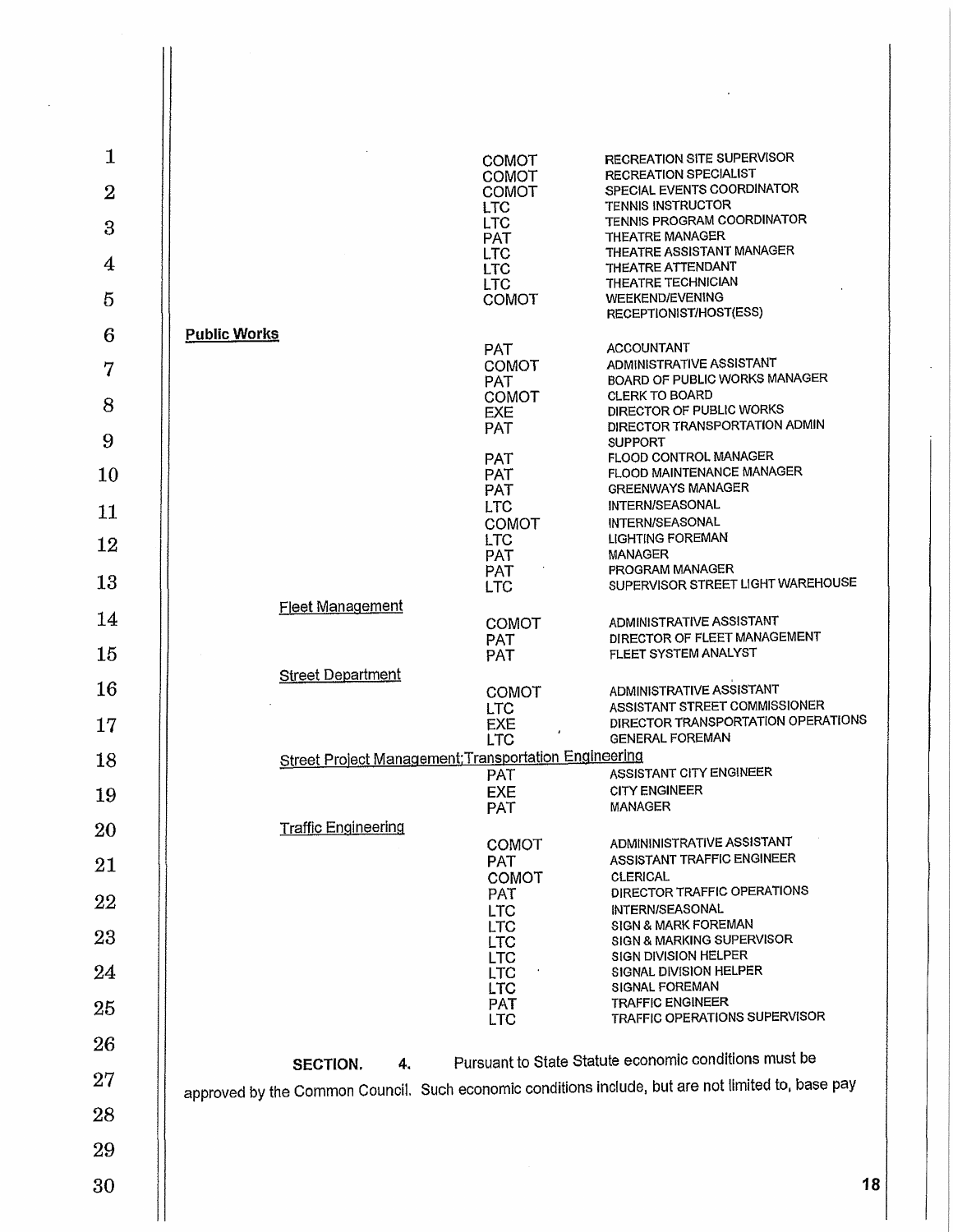| $\mathbf{1}$     | and monetary fringe benefits. These matters will be negotiated by and between the City and the                                                                                                                  |
|------------------|-----------------------------------------------------------------------------------------------------------------------------------------------------------------------------------------------------------------|
| $\boldsymbol{2}$ | appropriate bargaining unit for the year 2013. Upon conclusion of such negotiations the appropriate                                                                                                             |
| 3                | Ordinances shall be submitted to the Common Council for approval.                                                                                                                                               |
|                  | Moving Expenses for new employees moving into Allen County<br>SECTION.<br>5.                                                                                                                                    |
| 4                | may be reimbursed up to a maximum of \$5,000 with the approval of the City Controller. The new                                                                                                                  |
| $\overline{5}$   | employee shall pay for all expenses up front and will present receipts for reimbursement.                                                                                                                       |
| $\bf 6$          | In addition to the compensation for positions listed herein the<br><b>SECTION</b><br>6.<br>City shall contribute 3% of employees' salary to the Public Employees Retirement Fund (PERF).                        |
| $\overline{7}$   | <b>SECTION</b><br>7.<br>That, in addition to the compensation provided for herein: The                                                                                                                          |
| 8                | City of Fort Wayne Law Department shall receive not more than \$6,500 for services performed in                                                                                                                 |
| $\boldsymbol{9}$ | connection with the operations of the municipally owned utilities pursuant to I.C. 36-4-74 which additional                                                                                                     |
|                  | compensation shall be paid from the revenues of the appropriate utility or function. The City of Fort                                                                                                           |
| 10               | Wayne Law Department shall also receive an additional sum not to exceed \$13,000 for services provided<br>in connection with the City Self-Insurance Program involving matters not in litigation.               |
| 11               | Any and all payments to be made hereunder for extraordinary services shall be subject                                                                                                                           |
| 12               | to the final approval by the City Controller. Nothing in this agreement shall prevent the use of other                                                                                                          |
| 13               | attorneys or firms to perform extraordinary services, subject, however, to the provisions of I.C. 36-4-9-12.                                                                                                    |
| 14               | <b>SECTION</b><br>8.<br>From and after the first day of January, 2013 all appointed                                                                                                                             |
| 15               | officers, employees, deputies, assistants, departmental and institutional heads of the Civil City and City                                                                                                      |
|                  | Utilities will be paid according to this, the above and following provisions of this ordinance, subject to<br>budgetary limitations, collective bargaining agreements, future changes or amendments enacted by  |
| 16               | Common Council.                                                                                                                                                                                                 |
| 17               | <b>SECTION</b><br>9.<br>That all Departments subject to this Ordinance will conform to                                                                                                                          |
| 18               | the Official City's Personnel Policies and Procedures relating to hiring, pay, and other related practices,                                                                                                     |
| 19               | approved by the Mayor and administered by the City's Human Resources Department.                                                                                                                                |
| 20               | <b>SECTION</b><br>10.<br>If any section, clause, sentence, paragraph or part or provisions                                                                                                                      |
| 21               | of this Ordinance be found invalid or void by a Court of competent jurisdiction, it shall be conclusively<br>presumed that this ordinance would have passed by the Common Council without such invalid section, |
|                  | clauses, paragraph, part or provisions, and the remaining parts of the Ordinance will remain in effect.                                                                                                         |
| 22               | 11.<br><b>SECTION</b><br>The Municipal Code of the City of Fort Wayne references, in                                                                                                                            |
| 23               | codification form, salary ordinances previously adopted by the City Council for past years. Such salary                                                                                                         |
| 24               | ordinances have a duration of one year and thus, with the exception of the 2012 salary ordinances, have                                                                                                         |
| 25               | expired. Commencing January 1, 2013, any conflict between the terms and conditions hereof and any<br>previous ordinance shall be resolved in favor of the most recently enacted ordinance.                      |
| 26               | <b>SECTION</b><br>12.<br>Two copies of all attachments and Exhibits referred to in this                                                                                                                         |
| 27               | Ordinance shall be kept on file with the City Clerk of Fort Wayne for the purpose of public inspection.                                                                                                         |
| 28               |                                                                                                                                                                                                                 |
| 29               |                                                                                                                                                                                                                 |
|                  |                                                                                                                                                                                                                 |
| 30               |                                                                                                                                                                                                                 |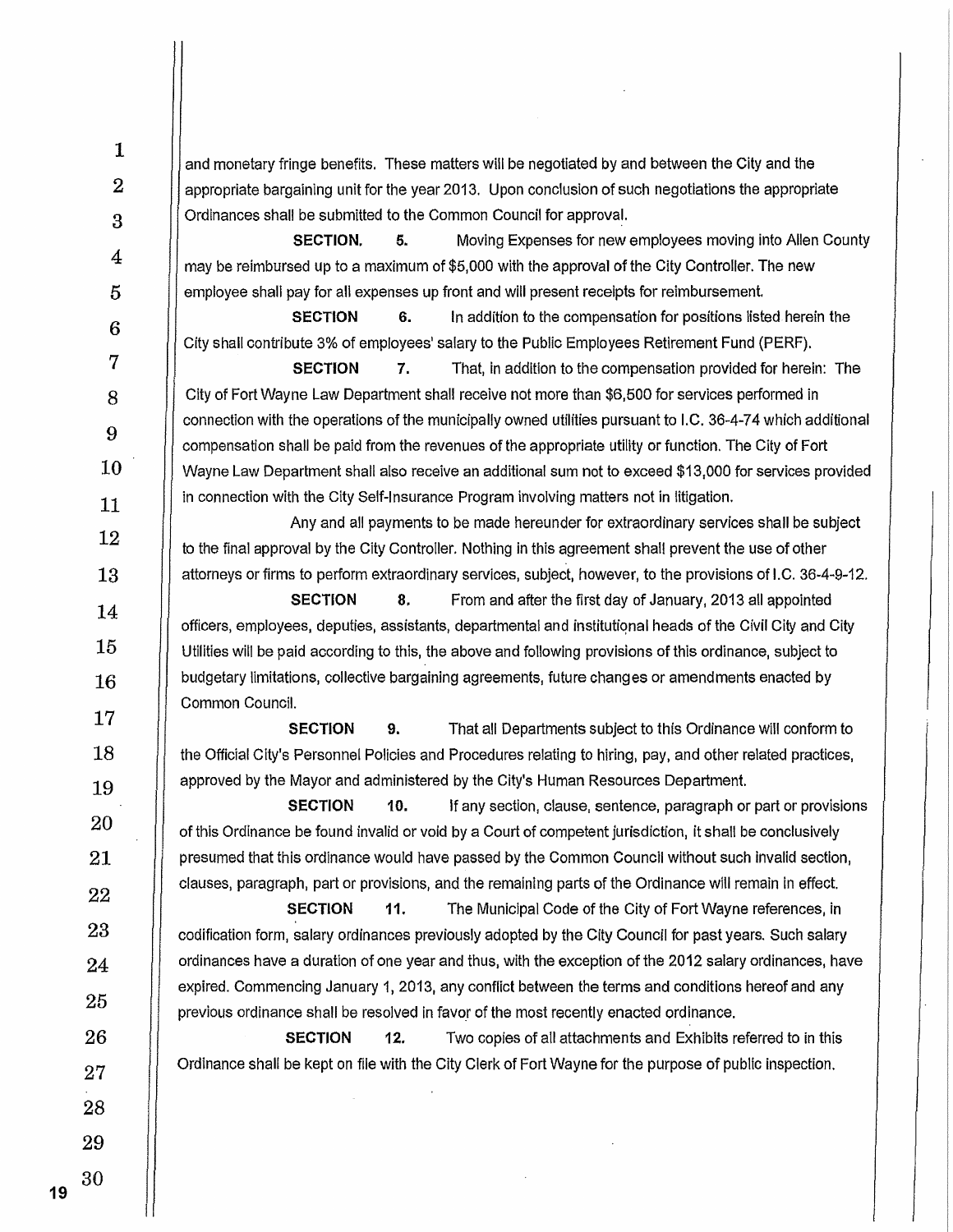| <b>SECTION</b><br>13.<br>passage and approval by the Mayor. | This ordinance shall be in full force and effect from and after its |
|-------------------------------------------------------------|---------------------------------------------------------------------|
|                                                             |                                                                     |
|                                                             | <b>COUNCILMEMBER</b>                                                |
|                                                             |                                                                     |
| APPROVED AS TO FORM AND LEGALITY                            |                                                                     |
|                                                             | $\sim$                                                              |
| $\mathbb{Z}^2$                                              |                                                                     |
| <b>CAROL HELTON, CITY ATTORNEY</b>                          |                                                                     |
| $\sim$                                                      |                                                                     |
|                                                             |                                                                     |
|                                                             |                                                                     |
|                                                             |                                                                     |
|                                                             |                                                                     |
|                                                             | $\mathcal{N}$                                                       |
|                                                             | $\cdot$                                                             |
|                                                             |                                                                     |
|                                                             |                                                                     |
|                                                             |                                                                     |
|                                                             |                                                                     |
|                                                             |                                                                     |
|                                                             |                                                                     |
|                                                             |                                                                     |
|                                                             |                                                                     |
|                                                             |                                                                     |
|                                                             |                                                                     |
|                                                             |                                                                     |
|                                                             |                                                                     |
| $\bullet$                                                   | 20                                                                  |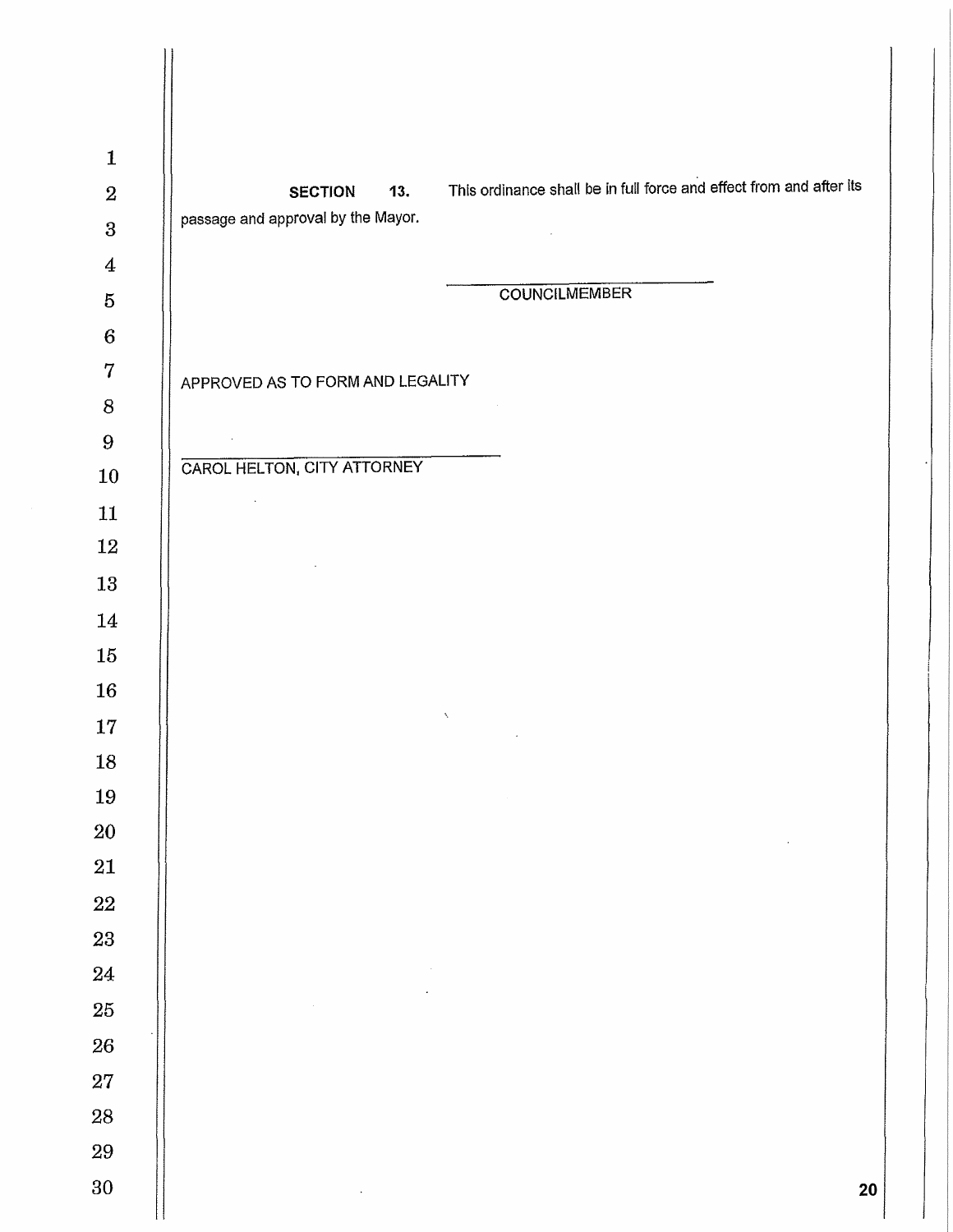### **2013 SALARY GRID EXHIBIT "A"**

| <b>JOB CLASSIFICATION</b>    | MIN         | MAX          |
|------------------------------|-------------|--------------|
|                              |             |              |
| <b>COMOT (Temp/Seasonal)</b> | \$7.25/hr   | \$15.00/hr   |
| <b>COMOT</b>                 | \$24,097.76 | \$54,185.69  |
|                              |             |              |
| POLE (Temp/Seasonal)         | S 7.25/hr   | \$15.00/hr   |
| <b>POLE</b>                  | \$29,802.75 | \$87,111.01  |
|                              |             |              |
| <b>LTC (Temp/Seasonal)</b>   | \$7.25/hr   | \$45.00/hr   |
| <b>LTC</b>                   | \$31,687.05 | \$62,126.02  |
|                              |             |              |
| <b>PAT (Temp/Seasonal)</b>   | \$7.25/hr   | \$15.00/hr   |
| <b>PAT</b>                   | \$30,742.93 | \$79,266.69  |
|                              |             |              |
| <b>EXE</b>                   | \$69,184.49 | \$128,763.01 |
|                              |             |              |
| <b>SO</b>                    | \$63,470,90 | \$108,934.08 |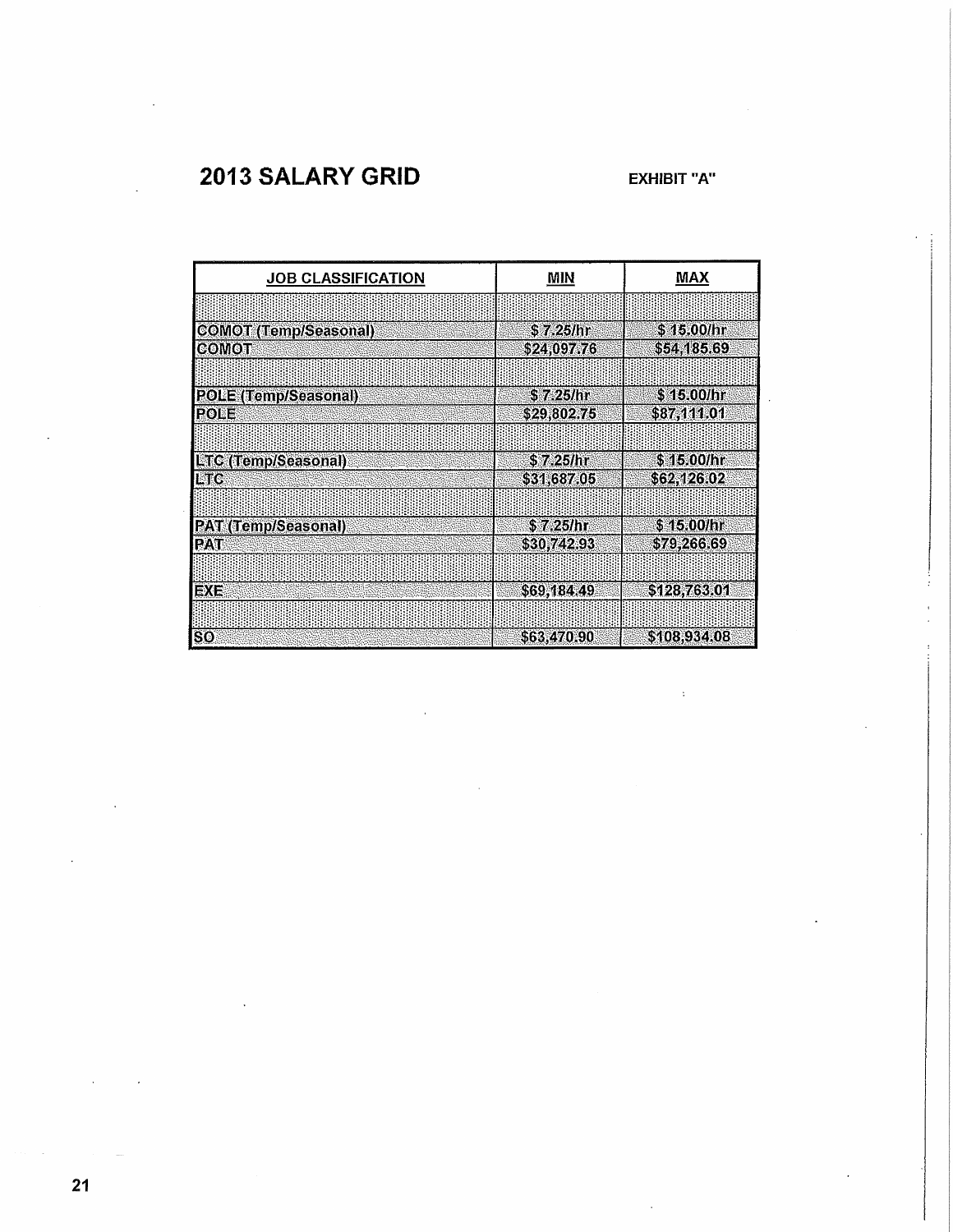| $\mathbf{1}$     | BILL NO. S-12-09-04<br>SPECIAL ORDINANCE NO. S-                                                                                                                       |
|------------------|-----------------------------------------------------------------------------------------------------------------------------------------------------------------------|
| $\boldsymbol{2}$ | AN ORDINANCE fixing the salaries of                                                                                                                                   |
| 3                | all members of the Division of Public Safety                                                                                                                          |
| 4                | of the City of Fort Wayne, Indiana                                                                                                                                    |
| 5                | for the year 2013.<br>WHEREAS, the Mayor and Common Council of the City of Fort Wayne, Indiana have, according                                                        |
|                  | to the powers outlined in IC 36-8-3-3-(d), assigned to all members of the Police and Fire Departments of                                                              |
| 6                | the City of Fort Wayne a Job Category under the City Classification System, which categories should                                                                   |
| 7                | accurately reflect the duties and                                                                                                                                     |
| 8                | WHEREAS, the Mayor of the City of Fort Wayne has recommended a maximum salary level for                                                                               |
| 9                | each job category in a systematic way, and<br><b>WHEREAS, the Common Council must assure that salaries reflect the duties and responsibilities</b>                    |
| 10               | assigned to each employee, and to be certain that such salaries are fair and equitable, and                                                                           |
| 11               | <b>WHEREAS</b> , the funds of such salaries are to be provided by the 2013 City Budget operating                                                                      |
| 12               | funds and other sources as may be specified by the Common Council.                                                                                                    |
| 13               | NOW, THEREFORE, BE IT ORDAINED BY THE COMMON COUNCIL OF THE CITY OF FORT<br><b>WAYNE, INDIANA:</b>                                                                    |
|                  | <b>SECTION</b><br>1.<br>That all members of the Police and Fire Departments of the City of Fort                                                                       |
| 14               | Wayne, shall be classified by division/department, job classification and titles herein designated, and that                                                          |
| 15               | no changes be made in any job classification without the specific approval of the Common Council except                                                               |
| 16               | for those brought about by collective bargaining with authorized representatives of City employees in                                                                 |
| 17               | accordance with the existing collective bargaining agreements.<br>That the following grid of salaries is fixed and authorized as the grid for<br><b>SECTION</b><br>2. |
| 18               | approved job classifications. Consistent with our compensation philosophy, it is the City's objective that                                                            |
| 19               | no employee shall be paid below their job classification and the maximum should not be exceeded,                                                                      |
| 20               | except for approved shift differentials, approved longevity pay, approved overtime pay, approved                                                                      |
| 21               | technical skill pay, approved educational bonus, approved clothing allowance.<br>SEE EXHIBIT "A" ATTACHED HERETO AND MADE A PART HEREOF IN ITS ENTIRETY               |
|                  | The grid, as reflected on Exhibit "A" is an attempt to maintain an orderly, consistent and competitive pay                                                            |
| 22               | policy that includes a "Grid System" that represents the actual market range for the Non-Union positions                                                              |
| 23               | within City Government. Any general increase to the Grid shall only occur should the actual market range                                                              |
| 24               | for a Job Classification increase.                                                                                                                                    |
| 25               | A. That the following fringe benefits are hereby approved for the year 2013 for the<br>employees in the Fire Command:                                                 |
| 26               |                                                                                                                                                                       |
| 27               |                                                                                                                                                                       |
| 28               |                                                                                                                                                                       |
|                  |                                                                                                                                                                       |
| 29               |                                                                                                                                                                       |
| 30               | 22                                                                                                                                                                    |
|                  |                                                                                                                                                                       |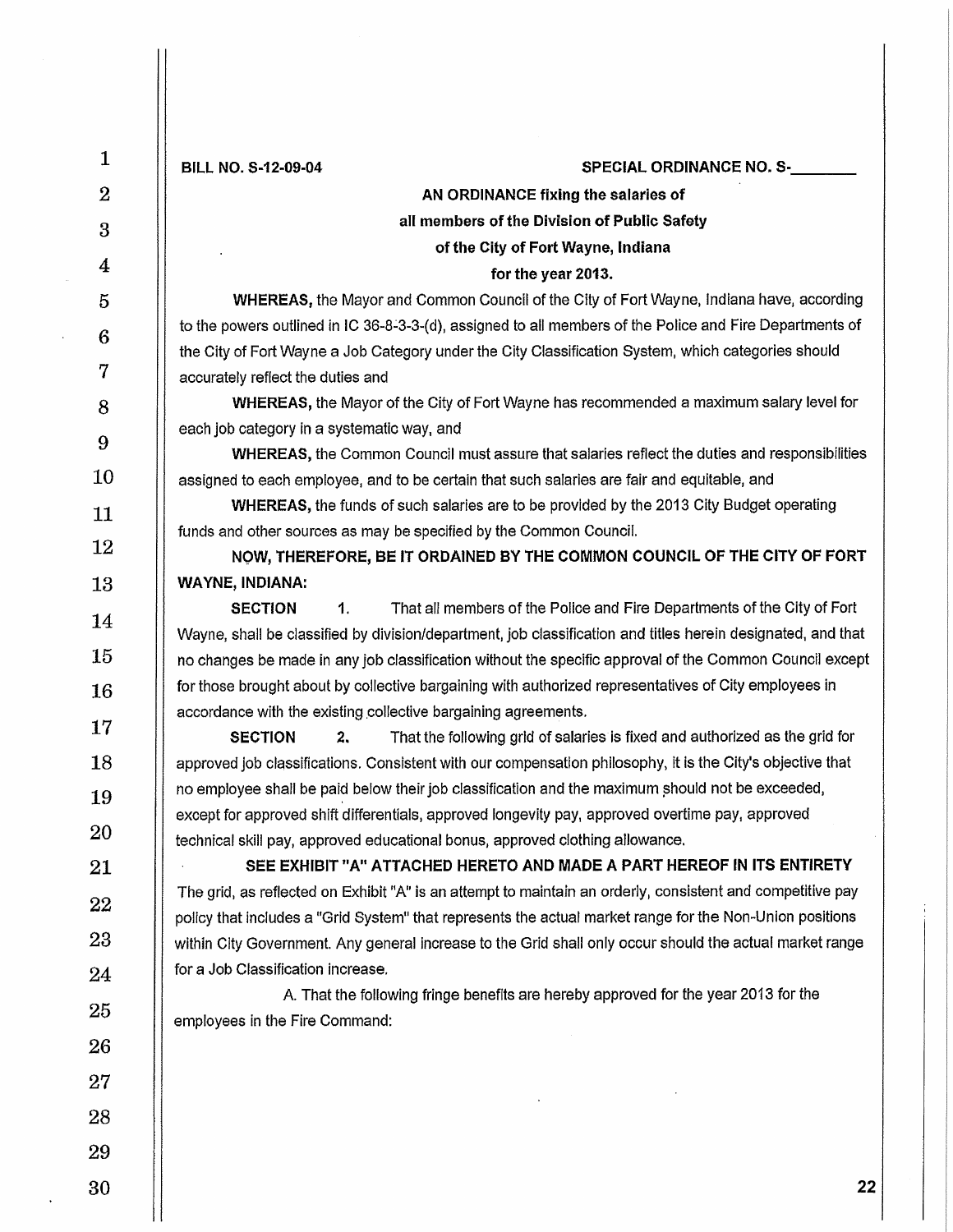| 1                | FIRE COMMAND APPROVED SUPPLEMENTAL FRINGE BENEFITS                                                                                                                                                                 |                                                                                                   |  |  |
|------------------|--------------------------------------------------------------------------------------------------------------------------------------------------------------------------------------------------------------------|---------------------------------------------------------------------------------------------------|--|--|
| $\boldsymbol{2}$ | Hazardous Duty/Technical Pay/Specialty Pay \$1411.32                                                                                                                                                               |                                                                                                   |  |  |
| 3                | <b>Educational Bonus</b>                                                                                                                                                                                           | \$450/yr                                                                                          |  |  |
|                  | (Associate Degree or higher - Fire Science Technology)                                                                                                                                                             |                                                                                                   |  |  |
| 4                | <b>Clothing Allowance</b>                                                                                                                                                                                          | \$1,350.00/yr                                                                                     |  |  |
| 5                | That all Fire Command, including the Internal Affairs Officer, shall have the same longevity,                                                                                                                      |                                                                                                   |  |  |
| 6                | disability, survivors' benefits, retirement health insurance benefits, life insurance, sick leave, personal<br>leave, holiday leave, bereavement pay and vacation leave rights and receive the same percentage pay |                                                                                                   |  |  |
| 7                | increases as provided to members of the Fire Department covered by a collective bargaining agreement.                                                                                                              |                                                                                                   |  |  |
| 8                |                                                                                                                                                                                                                    |                                                                                                   |  |  |
|                  | B. That the following fringe benefits are hereby approved for the year 2013 for the<br>employees in the Police Command:                                                                                            |                                                                                                   |  |  |
| 9                | POLICE COMMAND APPROVED SUPPLEMENTAL FRINGE BENEFITS                                                                                                                                                               |                                                                                                   |  |  |
| 10               | <b>Educational Bonus</b><br><b>FOP</b>                                                                                                                                                                             |                                                                                                   |  |  |
| 11               | - Associate Degree                                                                                                                                                                                                 | \$450/yr                                                                                          |  |  |
| 12               | - Bachelor's Degree                                                                                                                                                                                                | \$900/yr                                                                                          |  |  |
| 13               | - Master's Degree                                                                                                                                                                                                  | \$1,300/yr                                                                                        |  |  |
|                  | N/A<br>- Doctorate Degree                                                                                                                                                                                          |                                                                                                   |  |  |
| 14               | - Clothing Allowance                                                                                                                                                                                               | \$1,700/yr                                                                                        |  |  |
| 15               | That all Police Command shall be eligible for any additional benefits afforded the                                                                                                                                 |                                                                                                   |  |  |
| 16               | Fraternal Order of Police. That all Police Command, Captains and above, shall receive the same                                                                                                                     |                                                                                                   |  |  |
| 17               | percentage pay increases as afforded the Fraternal Order of Police.                                                                                                                                                |                                                                                                   |  |  |
| 18               | The following is a true and complete listing of all members of the Police<br><b>SECTION</b><br>3.<br>and Fire Departments of the City of Fort Wayne non-bargaining unit positions by division/department, job      |                                                                                                   |  |  |
|                  | classification, and titles. It does not include those positions which are specified as part of a bargaining unit                                                                                                   |                                                                                                   |  |  |
| 19               |                                                                                                                                                                                                                    | having a written economic agreement with the City negotiated by the City Attorney and approved by |  |  |
| 20               | Common Council.                                                                                                                                                                                                    |                                                                                                   |  |  |
| 21               | <b>JOB</b><br>DIVISION/DEPARTMENT                                                                                                                                                                                  |                                                                                                   |  |  |
| 22               | <b>CLASSIFICATION</b>                                                                                                                                                                                              | <b>TITLE</b>                                                                                      |  |  |
| 23               | <b>Fire Department</b><br>PAT<br><b>ASSISTANT CHIEF</b>                                                                                                                                                            |                                                                                                   |  |  |
|                  | <b>EXE</b><br><b>DEPUTY CHIEF</b><br><b>EXE</b><br><b>FIRE CHIEF</b>                                                                                                                                               |                                                                                                   |  |  |
| 24               | POLE                                                                                                                                                                                                               | <b>INTERNAL AFFAIRS OFFICER</b>                                                                   |  |  |
| 25               | <b>Fire Civilians</b><br>COMOT                                                                                                                                                                                     | ADMINISTRATIVE ASSISTANT                                                                          |  |  |
| 26               | <b>PAT</b><br><b>PAT</b>                                                                                                                                                                                           | <b>BUILDING MAINTENANCE MANAGER</b><br>DIRECTOR OF FINANCE & FACILITIES                           |  |  |
| 27               | <b>PAT</b><br><b>COMOT</b><br>INTERN/SEASONAL                                                                                                                                                                      | DIRECTOR OF PUBLIC INFORMATION                                                                    |  |  |
| 28               | <b>PAT</b><br><b>EMS DIRECTOR</b>                                                                                                                                                                                  |                                                                                                   |  |  |
| 29               |                                                                                                                                                                                                                    |                                                                                                   |  |  |
|                  |                                                                                                                                                                                                                    |                                                                                                   |  |  |
| 30               |                                                                                                                                                                                                                    |                                                                                                   |  |  |
|                  |                                                                                                                                                                                                                    |                                                                                                   |  |  |

 $\ddot{\phantom{0}}$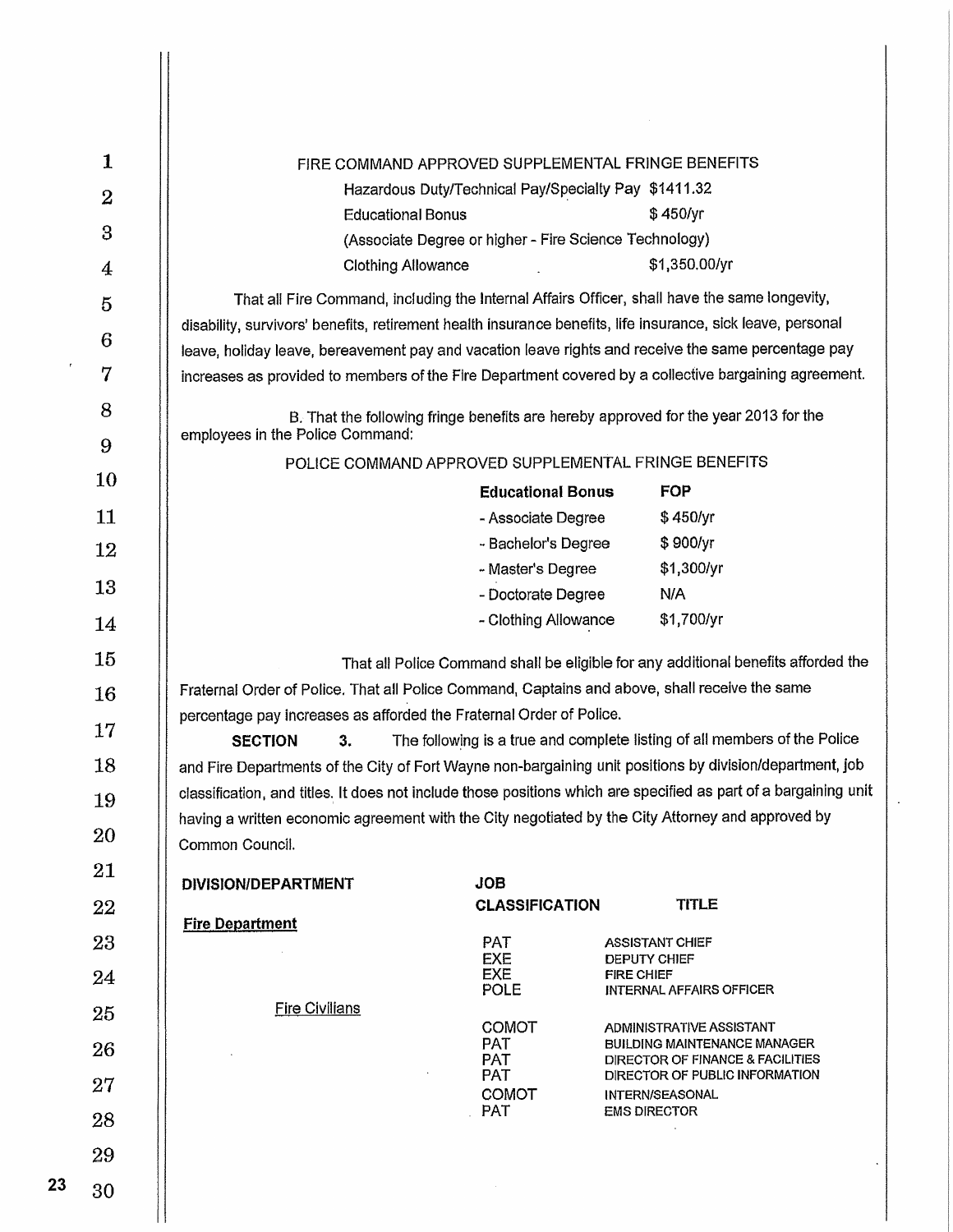| $\mathbf{1}$   |                                | <b>POLE</b>                                 | <b>RECRUIT FIREFIGHTER</b>                                                                    |
|----------------|--------------------------------|---------------------------------------------|-----------------------------------------------------------------------------------------------|
| $\overline{2}$ | <b>Weights and Measures</b>    | <b>COMOT</b>                                | SURVIVE ALIVE TEACHING ASSISTANT                                                              |
| 3              | <b>Police Department</b>       | POLE                                        | WEIGHTS & MEASURES INSPECTOR                                                                  |
| 4              | Police Command                 | <b>EXE</b>                                  |                                                                                               |
| 5              |                                | <b>POLE</b><br><b>EXE</b>                   | ASSISTANT CHIEF OF POLICE<br><b>CAPTAIN</b>                                                   |
| 6              |                                | <b>POLE</b>                                 | CHIEF OF POLICE<br>DEPUTY CHIEF                                                               |
| $\overline{7}$ | Police Civilians               | COMOT                                       | ADMINISTRATIVE ASSISTANT                                                                      |
| 8              |                                | <b>POLE</b><br>POLE                         | ADMINISTRATIVE VICTIM ADVOCATE<br><b>ADULT GUARD</b>                                          |
| 9              |                                | <b>COMOT</b><br><b>COMOT</b><br><b>POLE</b> | CIVILIAN PROPERTY MANAGER<br>CIVILIAN QUARTERMASTER                                           |
| 10             |                                | POLE<br><b>PAT</b>                          | <b>COORDINATOR CRIME STOPPERS</b><br><b>CRIME ANALYST</b><br><b>CRIME LAB MANAGER</b>         |
| 11             |                                | COMOT<br><b>PAT</b>                         | DETECTIVE BUREAU DESK PERSON<br>DIRECTOR OF FINANCE & FACILITIES                              |
| 12             |                                | <b>POLE</b><br><b>POLE</b>                  | DIRECTOR OF VICTIM ASSISTANCE<br>DRUG HOUSE ORDINANCE COORDINATOR                             |
|                |                                | <b>PAT</b><br><b>COMOT</b>                  | <b>FORENSIC SCIENTIST</b><br><b>INTERN/SEASONAL</b>                                           |
| 13             |                                | <b>COMOT</b><br><b>POLE</b><br>POLE         | <b>INVESTIGATIVE DIVISION GENERAL ASSIS</b><br>PAL COORDINATOR                                |
| 14             |                                | <b>PAT</b><br><b>POLE</b>                   | PROPERTY/EVIDENCE SPECIALIST<br>RESEARCH & GRANTS MANAGER<br>RECRUIT PATROL OFFICER           |
| 15             |                                | <b>POLE</b><br><b>POLE</b>                  | SENIOR CRIME ANALYST<br>SENIOR VICTIM ADVOCATE                                                |
| 16             |                                | POLE<br><b>POLE</b>                         | SUPERVISOR PROPERTY ROOM<br><b>VICTIM ADVOCATE</b>                                            |
| 17             | Police Radio Shop              | <b>COMOT</b>                                | <b>VOLUNTEER COORDINATOR</b>                                                                  |
| 18             |                                | <b>COMOT</b><br><b>PAT</b>                  | ADMINISTRATIVE ASSISTANT<br><b>TECHNICAL DIRECTOR</b>                                         |
| 19             |                                | <b>COMOT</b><br><b>POLE</b>                 | ELECTRONICS/RADIO INSTALLER<br>RADIO SHOP SUPERVISOR                                          |
| 20             | Police Records                 | 8O                                          | TWO WAY RADIO/ELECTRONICS TECHNICIAN                                                          |
| 21             |                                | <b>COMOT</b><br><b>POLE</b><br>COMOT        | <b>QUALITY ASSURANCE TECHNICIAN</b><br><b>RECORDS SUPERVISOR</b><br><b>RECORDS TECHNICIAN</b> |
| 22             | <b>Animal Care and Control</b> | <b>COMOT</b>                                |                                                                                               |
| 23             |                                | <b>PAT</b><br><b>PAT</b>                    | <b>ADOPTION ASSISTANT</b><br>ANIMAL CARE & CONTROL SUPERVISOR                                 |
| 24             |                                | <b>POLE</b>                                 | <b>COMMUNITY RELATIONS &amp; EDUCATION</b><br><b>SPECIALIST</b><br><b>DEPUTY DIRECTOR</b>     |
| 25             |                                | <b>POLE</b><br><b>COMOT</b>                 | DIRECTOR OF ANIMAL CARE & CONTROL<br><b>ENFORCEMENT ASSISTANT</b>                             |
| 26             |                                | <b>POLE</b><br><b>COMOT</b>                 | <b>ENFORCEMENT DIVISION SUPERVISOR</b><br><b>HUMANE EDUCATION ASSISTANT</b>                   |
| 27             |                                | <b>LTC</b><br><b>COMOT</b>                  | <b>KENNEL ATTENDANT</b><br><b>VOLUNTEER COORDINATOR</b>                                       |
| 28             |                                |                                             |                                                                                               |
| 29             |                                |                                             |                                                                                               |
| 30             |                                |                                             | 24                                                                                            |
|                |                                |                                             |                                                                                               |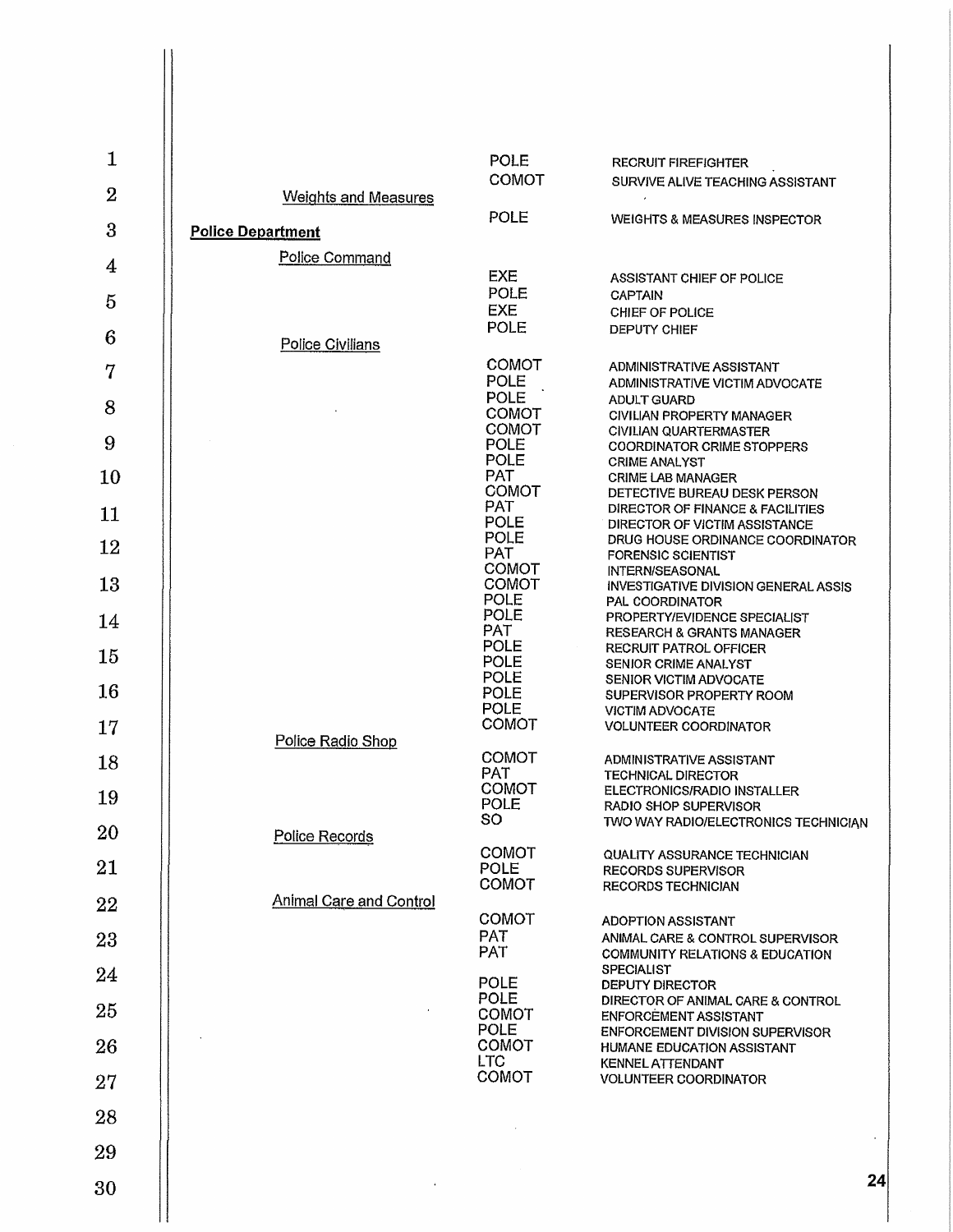| $\mathbf{1}$     | <b>Consolidated Communications Partnership</b>                                                                                                                                                                  |  |  |
|------------------|-----------------------------------------------------------------------------------------------------------------------------------------------------------------------------------------------------------------|--|--|
| $\boldsymbol{2}$ | <b>COMOT</b><br>ADMINISTRATIVE ASSISTANT<br>POLE<br>CORPORAL                                                                                                                                                    |  |  |
| 3                | <b>PAT</b><br><b>DEPUTY DIRECTOR</b><br><b>POLE</b><br><b>DISPATCHER</b><br><b>PAT</b><br><b>EXECUTIVE DIRECTOR</b>                                                                                             |  |  |
| $\overline{4}$   | POLE<br><b>SERGEANT</b>                                                                                                                                                                                         |  |  |
| $\overline{5}$   | <b>SECTION</b><br>Police and Fire employees, as indicated herein, may participate in<br>4.                                                                                                                      |  |  |
| 6                | Collective Bargaining with the City for economic conditions. Pursuant to State Statute such economic                                                                                                            |  |  |
|                  | conditions must be approved by Common Council. Such economic conditions include, but are not limited<br>to, base pay and monetary fringe benefits. These matters will be negotiated by and between the City and |  |  |
| 7                | the appropriate bargaining unit for the year 2013. Upon conclusion of such negotiations, the appropriate                                                                                                        |  |  |
| 8                | Ordinances shall be submitted to the Common Council for approval.                                                                                                                                               |  |  |
| 9                | Employees covered by recognized bargaining unit representatives (Unions) will receive a salary                                                                                                                  |  |  |
| 10               | established by the Collective Bargaining process as long as this pay does not exceed the table of                                                                                                               |  |  |
| 11               | maximum salaries authorized in Section 2, above.                                                                                                                                                                |  |  |
|                  | In addition to the compensation for positions listed herein, the City shall<br><b>SECTION</b><br>5.                                                                                                             |  |  |
| 12               | contribute 3% of employees' salary to the Public Employees Retirement Fund (PERF) except for those                                                                                                              |  |  |
| 13               | positions which are commonly referred to as Police and Fire Command.<br>From and after the first day of January, 2013, all members of the Police<br><b>SECTION</b><br>6.                                        |  |  |
| 14               | and Fire Departments of the City of Fort Wayne will be paid according to this, the above and following                                                                                                          |  |  |
| 15               | provisions of this ordinance, subject to budgetary limitations, collective bargaining agreements, future                                                                                                        |  |  |
| 16               | changes or amendments enacted by Common Council.                                                                                                                                                                |  |  |
|                  | <b>SECTION</b><br>7.<br>That civilian employees in the Police and Fire Departments subject to                                                                                                                   |  |  |
| 17               | this Ordinance will conform to the Official City Human Resources Policies and Procedures relating to                                                                                                            |  |  |
| 18               | hiring, pay, and other related practices, approved by the Mayor and administered by the City's Human<br>Resources Department.                                                                                   |  |  |
| 19               | If any section, clause, sentence, paragraph or part or provisions of this<br><b>SECTION</b><br>8.                                                                                                               |  |  |
| 20               | Ordinance be found invalid or void by a court of competent jurisdiction, it shall be conclusively presumed                                                                                                      |  |  |
| 21               | that this ordinance would have passed by the Common Council without such invalid section, clauses,<br>paragraph, part or provisions, and the remaining parts of the Ordinance will remain in effect.            |  |  |
| 22               | The Municipal Code of the City of Fort Wayne references, in codification<br><b>SECTION</b><br>9.                                                                                                                |  |  |
| 23               | form, salary ordinances previously adopted by the City Council for past years. Such salary ordinances                                                                                                           |  |  |
| 24               | have a duration of one year and thus, with the exception of the 2012 salary ordinance, have expired.<br>However, to avoid confusion, it is hereby stated that commencing January 1, 2013, any conflict between  |  |  |
| 25               | the terms and conditions hereof and any previous ordinance shall be resolved in favor of this ordinance.                                                                                                        |  |  |
| 26               | Two copies of all attachments and Exhibits referred to in this Ordinance<br><b>SECTION</b><br>10.                                                                                                               |  |  |
| 27               | shall be kept on file with the City Clerk of Fort Wayne for the purpose of public inspection.                                                                                                                   |  |  |
| 28               |                                                                                                                                                                                                                 |  |  |
| 29               |                                                                                                                                                                                                                 |  |  |
| 30               |                                                                                                                                                                                                                 |  |  |
|                  |                                                                                                                                                                                                                 |  |  |

 $\mathsf{I}$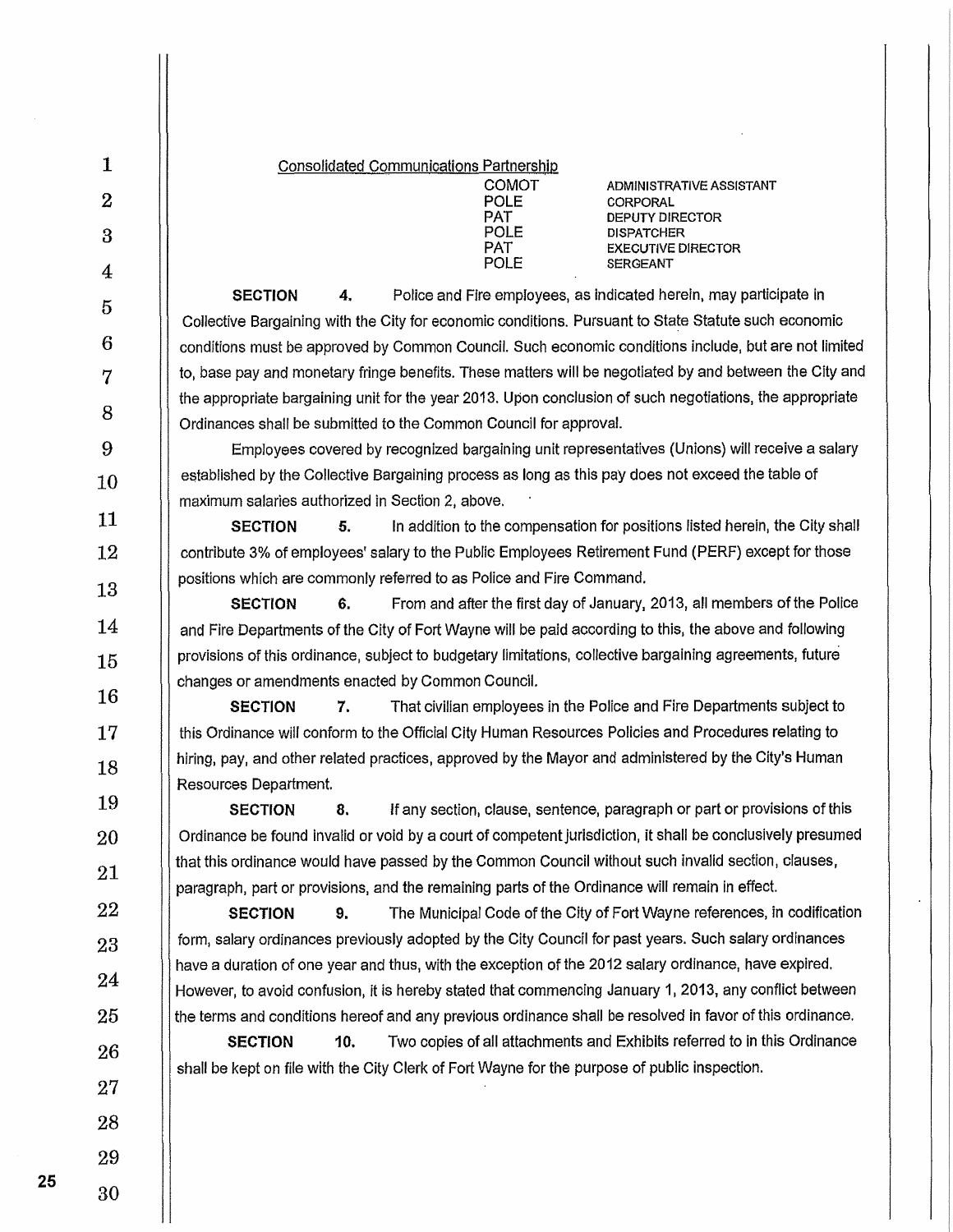| $\mathbf{1}$     | This ordinance shall be in full force and effect from and after its passage<br><b>SECTION</b><br>11.                                                              |
|------------------|-------------------------------------------------------------------------------------------------------------------------------------------------------------------|
| $\boldsymbol{2}$ | and approval by the Mayor.                                                                                                                                        |
| $\bf 3$          |                                                                                                                                                                   |
| $\boldsymbol{4}$ | <b>COUNCILMEMBER</b>                                                                                                                                              |
| $\bf 5$          |                                                                                                                                                                   |
| $\boldsymbol{6}$ | APPROVED AS TO FORM AND LEGALITY                                                                                                                                  |
| $\bf 7$          |                                                                                                                                                                   |
| $\, 8$           | CAROL HELTON, CITY ATTORNEY                                                                                                                                       |
| $9\phantom{.}$   |                                                                                                                                                                   |
| 10               |                                                                                                                                                                   |
| 11               |                                                                                                                                                                   |
| 12               |                                                                                                                                                                   |
| 13               |                                                                                                                                                                   |
| 14               | $\label{eq:2.1} \mathcal{L}_{\mathcal{A}}(x,y) = \mathcal{L}_{\mathcal{A}}(x,y) + \mathcal{L}_{\mathcal{A}}(x,y) + \mathcal{L}_{\mathcal{A}}(x,y)$<br>$\sim 10^7$ |
| 15               |                                                                                                                                                                   |
| 16               |                                                                                                                                                                   |
| 17               |                                                                                                                                                                   |
| 18<br>19         |                                                                                                                                                                   |
| 20               |                                                                                                                                                                   |
| 21               |                                                                                                                                                                   |
| $22\,$           |                                                                                                                                                                   |
| $\bf 23$         |                                                                                                                                                                   |
| 24               |                                                                                                                                                                   |
| ${\bf 25}$       |                                                                                                                                                                   |
| 26               |                                                                                                                                                                   |
| ${\bf 27}$       |                                                                                                                                                                   |
| ${\bf 28}$       |                                                                                                                                                                   |
| 29               |                                                                                                                                                                   |
| $30\,$           | 26                                                                                                                                                                |
|                  |                                                                                                                                                                   |

 $\ddot{\phantom{0}}$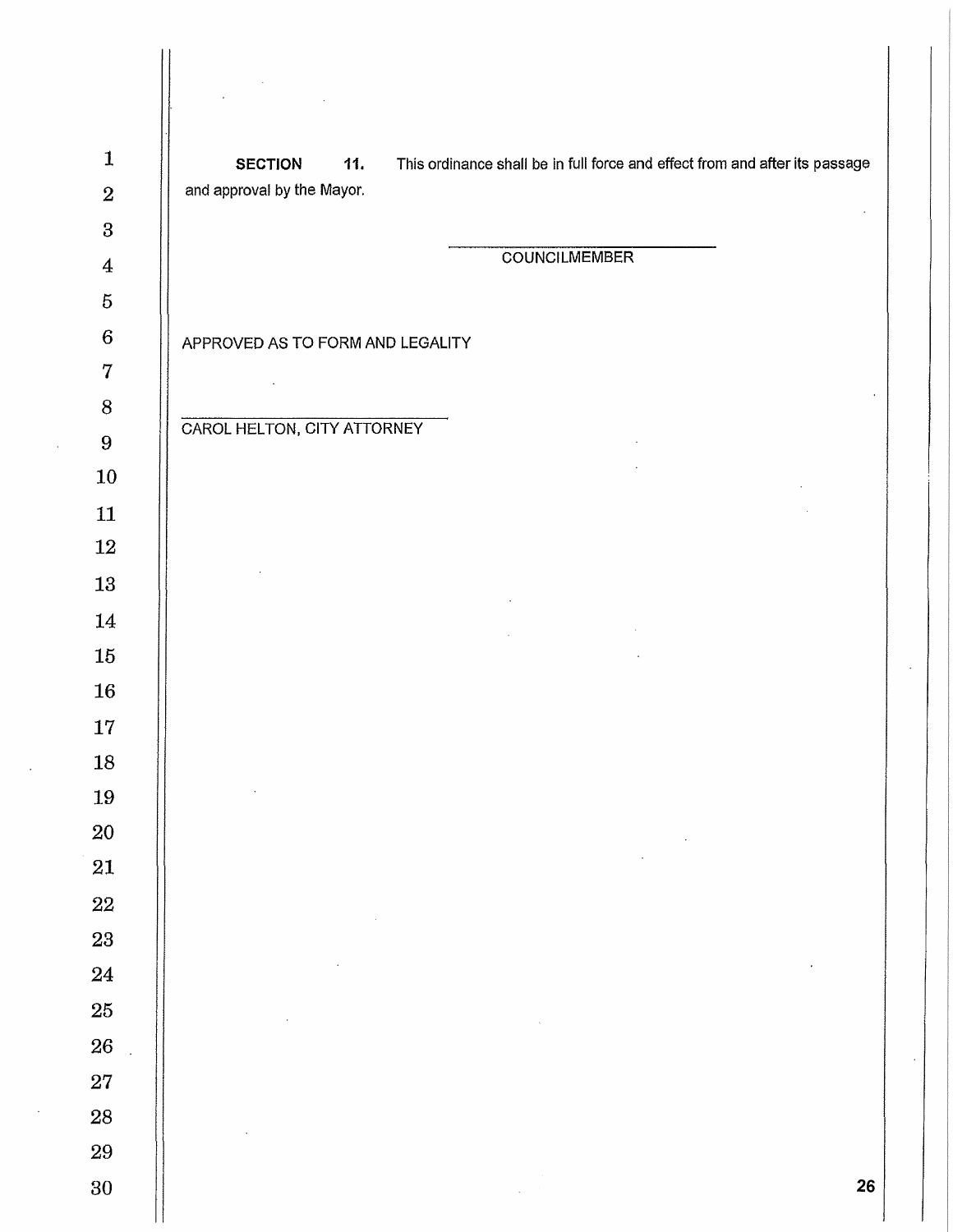# **2013 SALARY GRID EXHIBIT "A'**

| <b>JOB CLASSIFICATION</b>    | MIN         | MAX          |  |  |
|------------------------------|-------------|--------------|--|--|
|                              |             |              |  |  |
| <b>COMOT (Temp/Seasonal)</b> | \$ 7.25/hr  | \$15.00/hr   |  |  |
| COMOT                        | \$24,097.76 | \$54,185.69  |  |  |
|                              |             |              |  |  |
| <b>POLE (Temp/Seasonal)</b>  | \$7.25/hr   | \$15,00/hr   |  |  |
| <b>POLE</b>                  | \$29,802.75 | \$87,111.01  |  |  |
|                              |             |              |  |  |
| LTC (Temp/Seasonal)          | \$7.25/hr   | \$15.00/hr   |  |  |
| LTC                          | \$31,687.05 | \$62,126.02  |  |  |
|                              |             |              |  |  |
| <b>PAT (Temp/Seasonal)</b>   | \$7.25/hr   | \$15.00/hr   |  |  |
| <b>PAT</b>                   | \$30,742.93 | \$79,266.69  |  |  |
|                              |             |              |  |  |
| <b>EXE</b>                   | \$69,184.49 | \$128,763.01 |  |  |
|                              |             |              |  |  |
| SO.                          | \$63,470,90 | \$108,934,08 |  |  |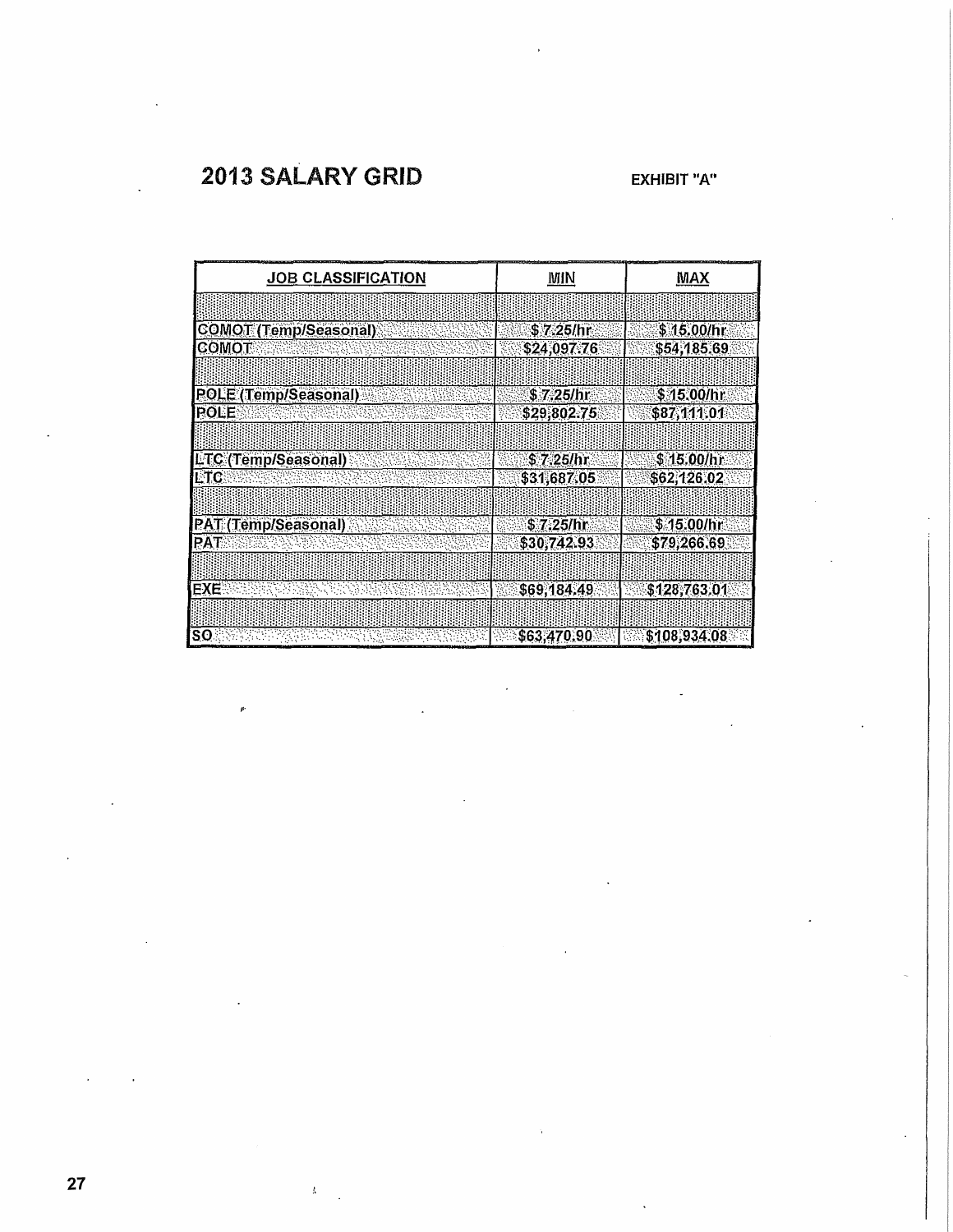# **CITY OF FORT WAYNE BUDGETED STAFFING LEVEL**

| <b>DEPARTMENTS</b>                                                | 2008            | 2009           | 2010          | 2011          | 2012          | 2013          |
|-------------------------------------------------------------------|-----------------|----------------|---------------|---------------|---------------|---------------|
|                                                                   |                 |                |               |               |               |               |
| Office of the Mayor:                                              |                 |                |               |               |               |               |
| Internal Audit                                                    | 3.00            | 3.00           | 3.00          | 3.00          | 3.00          | 3.00          |
| <b>Human Resources</b>                                            | 9.00            | 8.00           |               |               | 4.00          | 8.00<br>4.00  |
| Law                                                               | 4.00            | 4.00           | 4.00<br>19.00 | 4.00<br>18.00 | 18.00         | 20.00         |
| Mayor<br>Total                                                    | 18.00<br>34.00  | 19.00<br>34.00 | 26.00         | 25.00         | 25.00         | 35.00         |
|                                                                   |                 |                |               |               |               |               |
| <b>Finance and Administration:</b>                                |                 |                |               |               |               |               |
|                                                                   |                 | 11.00          | 11.00         | 11.00         | 11.00         | 11.00         |
| Controller                                                        | 11.00           |                |               |               |               |               |
| Payroll                                                           | 4.00            | 4.00           | 4.00          | 4.00          | 4.00          | 4.00          |
| Property Manager                                                  | 2.00            | 2.00           | 2.00          | 3.00          | 3.00          | 4.00          |
| Purchasing                                                        | 6.00            | 6.00           | 9.00          | 9.00          | 9.00          | 8.00          |
| <b>Human Resources</b>                                            |                 |                | 8.00          | 8.00          | 8.00          |               |
| Information Systems                                               | 2.00            | 2.00           | 2.00          | 1.00          | 1.00          | 1.00          |
| <b>Benefits</b>                                                   | 2.00            | 2.00           | 2.00          | 2.00          | 2.00          | 2.00          |
| Risk Management                                                   | 5.00            | 5.00           | 5.00          | 5.00          | 5.00          | 5.00          |
| Total                                                             | 32.00           | 32.00          | 43.00         | 43.00         | 43.00         | 35.00         |
|                                                                   |                 |                |               |               |               |               |
| <b>Community &amp; Economic Development:</b>                      |                 |                |               |               |               |               |
| <b>Community Development</b>                                      | 29.00           | 24.00          | 21.50         | 21.00         | 21.00         | 19.00         |
| Neighborhood Code Enforcement                                     | 27.00           | 27.00          | 26.00         | 26.00         | 26.00<br>7.00 | 26.00<br>7.00 |
| Redevelopment                                                     | 7.00            | 7.00<br>58.00  | 7.00<br>54.50 | 7.00<br>54.00 | 54.00         | 52.00         |
| <b>Total</b>                                                      | 63.00           |                |               |               |               |               |
| <b>City Clerk/Council:</b>                                        |                 |                |               |               |               |               |
| City Clerk                                                        | 19.50           | 19.50          | 18.50         | 18.00         | 7.00          | 7.00          |
| <b>City Council</b>                                               |                 |                |               |               | 11.00         | 11.00         |
| Parking Administration                                            | 9.50            | 9.00           | 8.00          | 8.00          | 8.00          | 8.00          |
| Total                                                             | 29.00           | 28.50          | 26.50         | 26.00         | 26.00         | 26.00         |
|                                                                   |                 |                |               |               |               |               |
| <b>Public Works:</b>                                              |                 |                |               |               |               |               |
| Board of Works Admin                                              | 9.00            | 8.00           | 5.00          | 5.00          | 5.00          | 5.00          |
| <b>Flood Control</b>                                              | 2.00            | 2.00           | 2.00          | 2.00          | 2.00<br>8.00  | 2.00<br>8.00  |
| <b>Street Light Operations</b>                                    | 9.00            | 9.00<br>28.00  | 8.00<br>27.50 | 8.00<br>26.50 | 26.50         | 26.50         |
| <b>Transportation Administration Support</b><br>Street Department | 27.50<br>106.00 | 106.00         | 106.00        | 106.00        | 106.00        | 106.00        |
| <b>Trans Eng Service/Street Project Mgmt</b>                      | 11.00           | 11.00          | 11.00         | 11.00         | 11.00         | 11.00         |
| Traffic Engineering                                               | 31.00           | 31.00          | 31.00         | 31.00         | 31.00         | 31.00         |
| Solid Waste Management                                            | 3.00            | 3.00           | 3.00          | 3.00          | 3.00          | 3.00          |
| Fleet Management/Garage                                           | 3.00            | 3.00           | 3.00          | 3.00          | 3.00          | 3.00          |
| Total                                                             | 201.50          | 201.00         | 196.50        | 195.50        | 195.50        | 195.50        |
|                                                                   |                 |                |               |               |               |               |
| Parks & Recreation                                                | 121.00          | 116.50         | 117.00        | 117.00        | 117.00        | 117.00        |
|                                                                   |                 |                |               | 12.00         | 12.00         | 12.00         |
| <b>Metro Human Relations</b>                                      | 12.00           | 12.00          | 12.00         |               |               |               |
| <b>SUB-TOTAL NON-PUBLIC SAFETY</b>                                | 492.50          | 482.00         | 475.50        | 472.50        | 472.50        | 472.50        |

 $\frac{1}{2}$  -  $\frac{1}{2}$